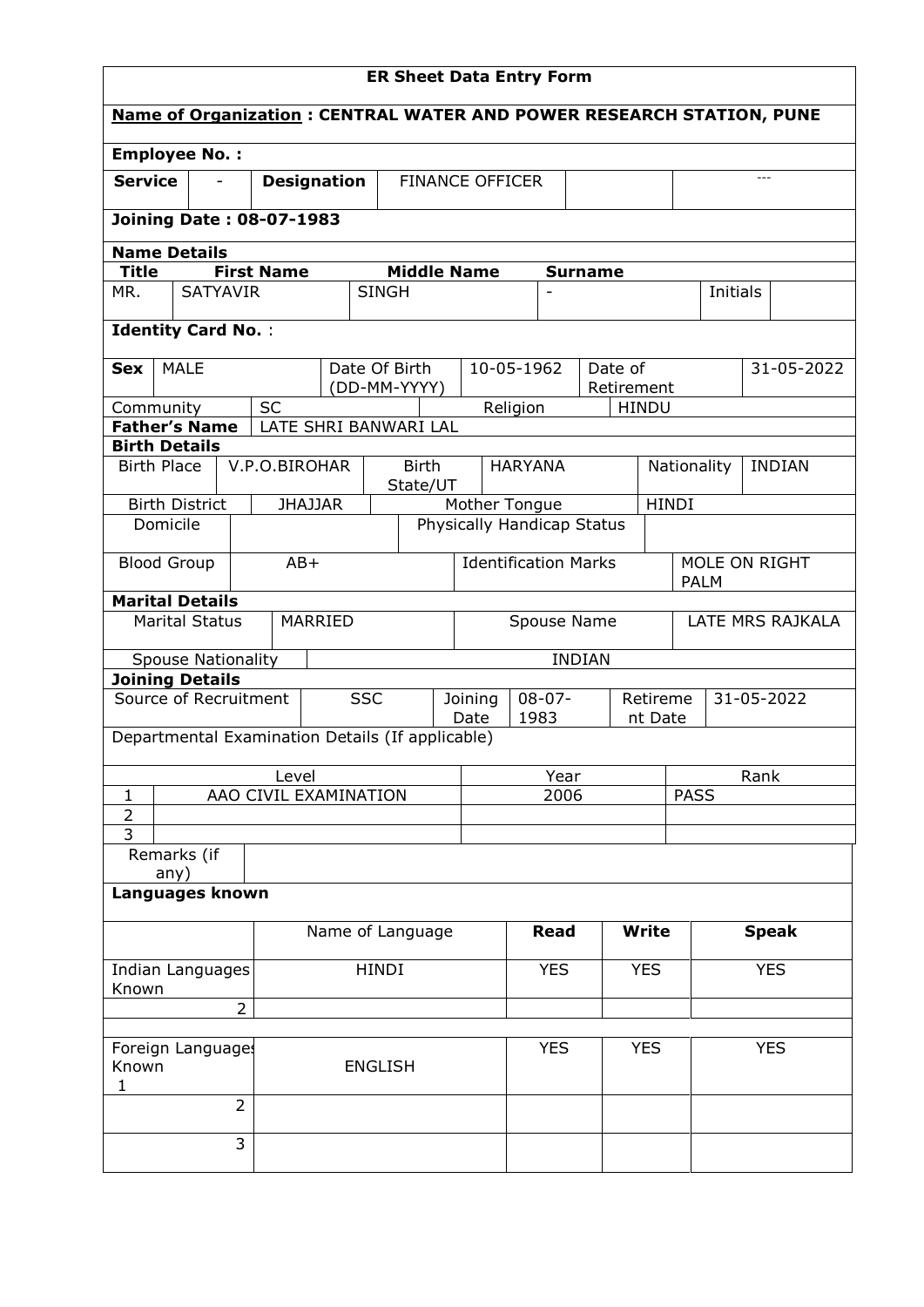## Details of deputation (if applicable) NA

| Name of the Office | Post held at that<br>time in parent office | Name of post<br>(selected for<br>deputation | Period of deputation |      |  |
|--------------------|--------------------------------------------|---------------------------------------------|----------------------|------|--|
|                    |                                            |                                             | Since                | From |  |
|                    |                                            |                                             |                      |      |  |

## Details of Foreign Visit NIL

| SI.<br>No. | Place of Visit | Date of<br>visit | Post held at<br>that time | Whether it<br>is a<br>personal or<br>official visit | Details of visit |
|------------|----------------|------------------|---------------------------|-----------------------------------------------------|------------------|
|            |                |                  |                           |                                                     |                  |

## Transfer/Posting Detail (if applicable)

| Place          | Period of posting |                           |
|----------------|-------------------|---------------------------|
|                | Since<br>2007     | From<br>FROM 2007 TO 2009 |
| <b>KOLKATA</b> |                   |                           |
| <b>JAMMU</b>   |                   | FROM 2016 TO 2019         |
| <b>PUNE</b>    | <b>MARCH 2021</b> |                           |

| Qualification (Use extra photocopy sheets for multi qualifications, experience, training, awards details) |                                                                                       |  |                      |                         |               |                        |                  |                         |                  |  |
|-----------------------------------------------------------------------------------------------------------|---------------------------------------------------------------------------------------|--|----------------------|-------------------------|---------------|------------------------|------------------|-------------------------|------------------|--|
| Qualification                                                                                             |                                                                                       |  |                      | Discipline              |               |                        | Specialization 1 |                         |                  |  |
| B.COM, MA, MBA                                                                                            |                                                                                       |  |                      |                         |               |                        |                  | MBA (FINANCE)           |                  |  |
| Year                                                                                                      |                                                                                       |  | <b>Division</b>      |                         |               | CGPA/ % Marks          |                  |                         | Specialization 2 |  |
|                                                                                                           |                                                                                       |  |                      |                         |               |                        |                  |                         |                  |  |
| Institution                                                                                               |                                                                                       |  | University           |                         |               | Place                  |                  |                         | Country          |  |
|                                                                                                           |                                                                                       |  |                      |                         |               |                        |                  |                         |                  |  |
| <b>Experience</b>                                                                                         |                                                                                       |  |                      |                         |               |                        |                  |                         |                  |  |
|                                                                                                           | Type of Posting                                                                       |  |                      |                         |               |                        | Level            |                         |                  |  |
|                                                                                                           |                                                                                       |  |                      |                         |               |                        | Pay Level        |                         |                  |  |
|                                                                                                           | Permanent                                                                             |  |                      |                         |               |                        | 10               |                         |                  |  |
|                                                                                                           |                                                                                       |  |                      |                         |               |                        |                  |                         |                  |  |
|                                                                                                           | Designation                                                                           |  |                      | <b>Present Position</b> |               |                        |                  |                         |                  |  |
|                                                                                                           | Sr A.O                                                                                |  |                      |                         |               | <b>Finance Officer</b> |                  |                         |                  |  |
|                                                                                                           | Ministry                                                                              |  |                      | Department              |               |                        |                  |                         |                  |  |
|                                                                                                           | <b>MOWR</b>                                                                           |  |                      | <b>CWPRS</b>            |               |                        |                  |                         |                  |  |
|                                                                                                           | Office                                                                                |  |                      | Place                   |               |                        |                  |                         |                  |  |
| <b>CWPRS KHADAKWASALA PUNE</b>                                                                            |                                                                                       |  |                      | <b>PUNE</b>             |               |                        |                  |                         |                  |  |
|                                                                                                           | <b>Experience Subject</b>                                                             |  |                      | Period of Posting       |               |                        |                  |                         |                  |  |
| Major                                                                                                     |                                                                                       |  |                      |                         | Minor<br>From |                        |                  |                         | To               |  |
|                                                                                                           |                                                                                       |  |                      |                         |               |                        |                  |                         |                  |  |
|                                                                                                           | Note:-Refer the Annexure to fill above Major, Minor Subjects and below given training |  |                      |                         |               |                        |                  |                         |                  |  |
|                                                                                                           | subject(minimum 1 week & above)                                                       |  |                      |                         |               |                        |                  |                         |                  |  |
| Training                                                                                                  |                                                                                       |  |                      |                         |               |                        |                  |                         |                  |  |
| <b>Training Year</b>                                                                                      |                                                                                       |  | <b>Training Name</b> |                         |               |                        |                  | <b>Training Subject</b> |                  |  |